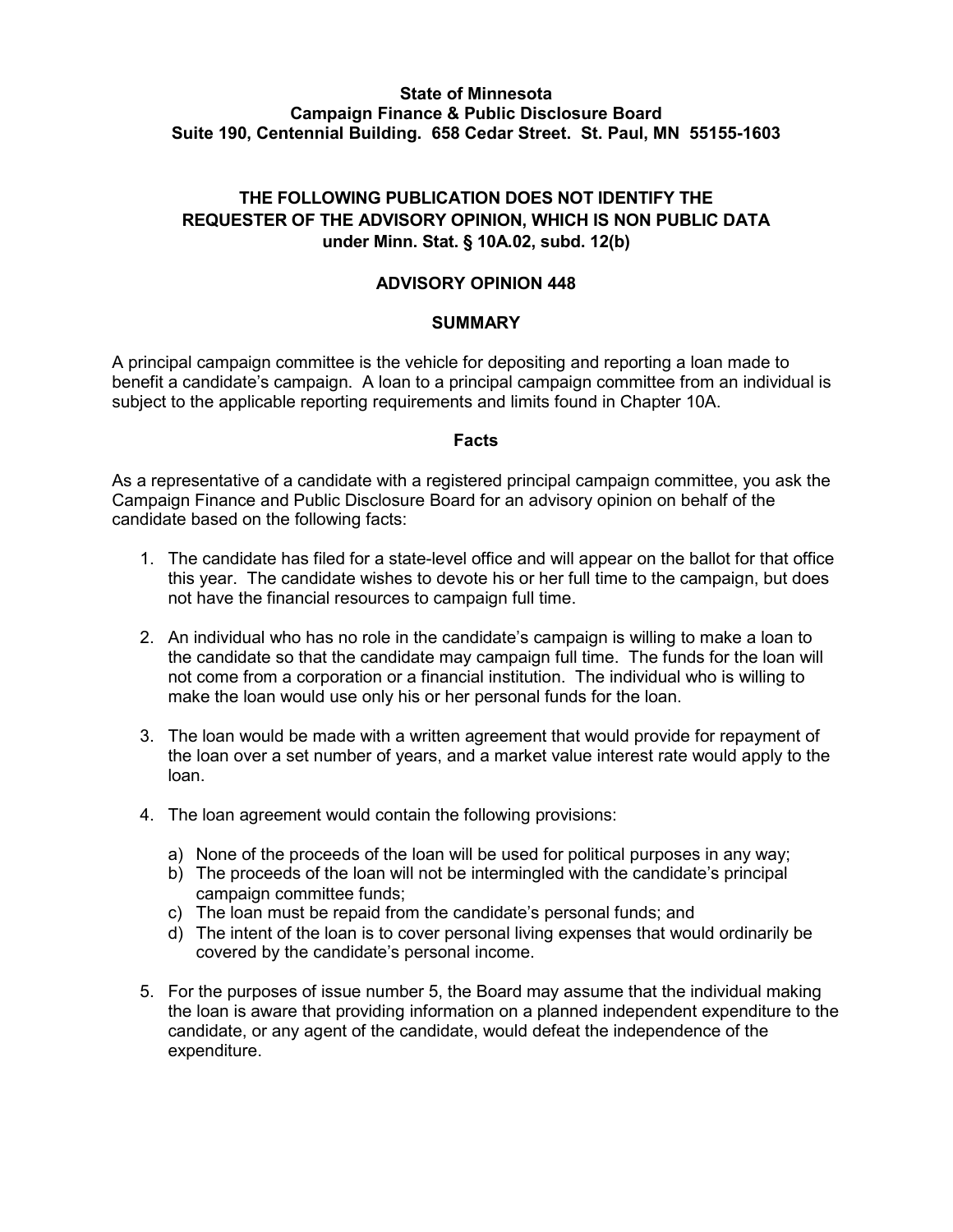# **Issue One**

Is the loan subject to any reporting requirements under Minnesota Statutes Chapter 10A?

# **Opinion One**

Yes. The loan is to an individual who is a candidate as defined in Minnesota Statutes section 10A.01, subdivision 10. As required by Minnesota Statutes section 10A.105, subdivision 1, the candidate has formed and has registered a principal campaign committee for the office sought. The principal campaign committee is the mechanism for making and reporting all financial activity related to the candidate's campaign.

Chapter 10A does not distinguish contributions made to the candidate from contributions made to the candidate's principal campaign committee, or provide a way to exempt contributions made directly to the candidate from the reporting requirements. To insure that the reports of the principal campaign committee disclose all contributions made to benefit the campaign, Minnesota Statutes section 10A.15, subdivision 3, provides in part that "[a]ll contributions received by or on behalf of a candidate …must be deposited in an account designated "Campaign Fund of ..... (name of candidate…)."

Indeed, the compliance requirements of Chapter 10A apply to the candidate, with the principal campaign committee providing the disclosure to ensure that the candidate meets those requirements. For example, the voluntary campaign spending limits apply to the candidate who signs the public subsidy agreement. Minn. Stat. § 10A.25, subd. 1. Further, the contribution limits in Chapter 10A are applied to the candidate for a given office, with the direction that "a candidate must not permit the candidate's principal campaign committee to accept" contributions in excess of those limits. Minn. Stat. § 10A.27, subd. 1. Minnesota Statutes section 10A.20 then specifies the timing and contents of the reports that the candidate's principal campaign committee must file with the Board to disclose those contributions and expenditures.

Therefore, the loan, while made to the candidate, is reportable under Chapter 10A if it is a contribution to the candidate's campaign. The requester states that the loan agreement will provide that none of the loan proceeds will be used for political purposes in any way, and because of this the funds from the loan will not be deposited in the principal campaign committee account. By themselves, these facts could lead to the conclusion that the loan is not a contribution to the candidate's committee. However, the requester's statement stands in contradiction to the stated purpose of the loan. As stated in the facts of the opinion request, the individual who is offering to make the loan is doing so knowing that the funds will be used to allow the candidate to campaign full time. That is the only stated reason the loan is being offered, or would be accepted.

The expected direct result of the loan is to increase the candidate's availability to campaign for office. The Board does not find a way to reconcile that result with the statement that the funds from the loan will not be used for a political purpose. Chapter 10A does not attempt to delineate all the ways in which money is used for a political purpose, but it does define reportable campaign expenditures broadly to include expenditures "…made for or incurred for the purpose of influencing the nomination or election of a candidate…". Minn. Stat. § 10A.01, subd. 9.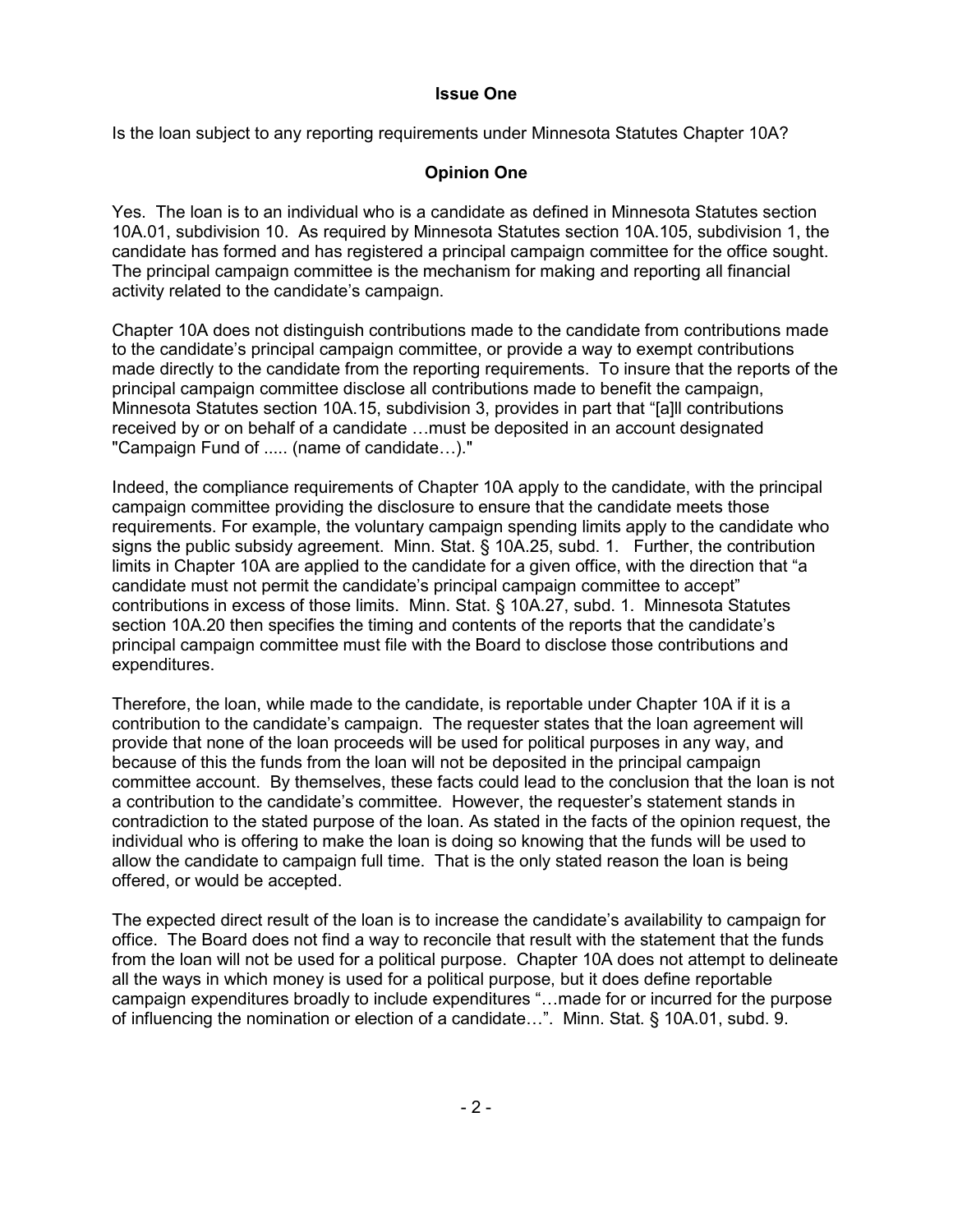With the stated purpose of the loan so clearly tied to the candidate's campaign for office, the Board concludes that the loan is a contribution to the candidate, and if made must be reported by the principal campaign committee as required in Minnesota Statutes section 10A.20, subdivision 3 (e).

If the Board were to recognize a way for individuals to make loans to candidates to benefit the campaign outside of the reporting requirements of Chapter 10A, then the individual making the loan could avoid applicable contribution limits. Additionally the individual making the loan would have anonymity not available to other principal campaign committee contributors. The end result would be a circumvention of the contribution limits and disclosure requirements of Chapter 10A.

# **Issue Two**

Would this loan constitute a contribution from the individual who wishes to make the loan to the candidate or the candidate's principal campaign committee?

### **Opinion Two**

As explained in Issue One, the loan must be reported by the candidate's principal campaign committee. A loan may become a contribution under the circumstances described in Minnesota Statutes, section 10A.01, subdivision 11 (b):

(b) "Contribution" includes a loan or advance of credit to a political committee, political fund, principal campaign committee, or party unit, if the loan or advance of credit is: (1) forgiven; or (2) repaid by an individual or an association other than the political committee, political fund, principal campaign committee, or party unit to which the loan or advance of credit was made. If an advance of credit or a loan is forgiven or repaid as provided in this paragraph, it is a contribution in the year in which the loan or advance of credit was made.

Because a loan may become a contribution, a loan from an individual may not be in an amount greater than the contribution limit for the office sought. Further, the loan may not be endorsed for an amount greater than the applicable contribution limit of the individual who endorses the loan, as provided in Minnesota Statutes section 10A.27, subdivision 8.

#### **Issue Three**

Does this loan constitute an approved expenditure on behalf of the candidate?

#### **Opinion Three**

No. An approved expenditure is a type of in-kind contribution in which goods or services are purchased by an entity or individual on behalf of the principal campaign committee. Minn. Stat. § 10A.01, subd. 4. As provided in the facts of this opinion the loan will provide funds for the candidate's use.